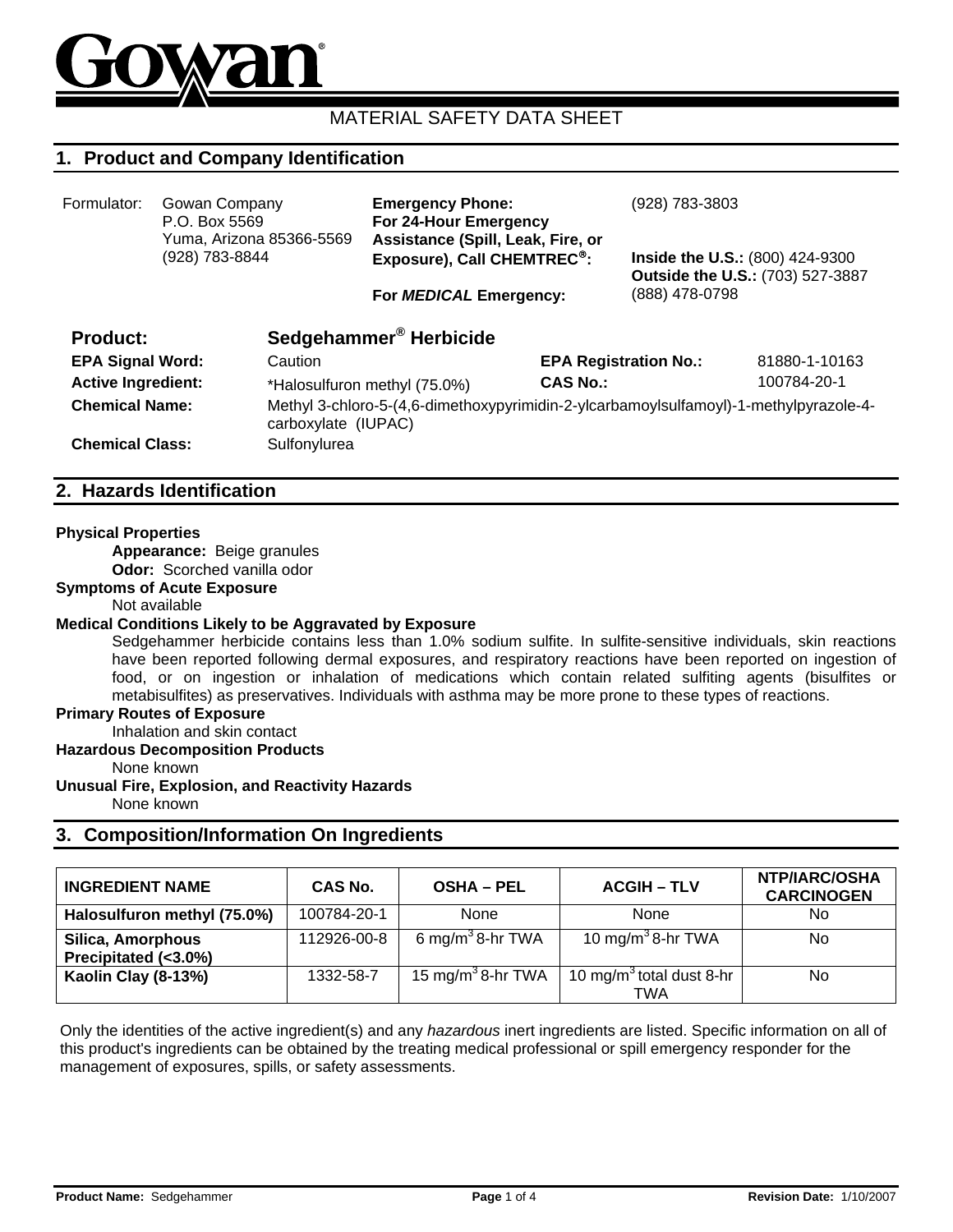## **4. First Aid Measures**

| <b>FIRST AID</b>                                                                                      |                                                                                                                         |  |  |  |  |  |  |
|-------------------------------------------------------------------------------------------------------|-------------------------------------------------------------------------------------------------------------------------|--|--|--|--|--|--|
| <b>IF IN EYES</b>                                                                                     | Hold eye open and rinse slowly and gently with water for 15-20 minutes.<br>$\bullet$                                    |  |  |  |  |  |  |
|                                                                                                       | Remove contact lenses, if present, after 5 minutes, then continue rinsing eye.<br>٠                                     |  |  |  |  |  |  |
|                                                                                                       | Call poison control center or physician for treatment advice.<br>٠                                                      |  |  |  |  |  |  |
| <b>IF SWALLOWED</b><br>Call poison control center or physician immediately for treatment advice.<br>٠ |                                                                                                                         |  |  |  |  |  |  |
|                                                                                                       | Remove visible particles from mouth.<br>٠                                                                               |  |  |  |  |  |  |
|                                                                                                       | Have person rinse mouth thoroughly with water, spit out rinse water.<br>٠                                               |  |  |  |  |  |  |
|                                                                                                       | Have person sip a glass of water if able to swallow.<br>٠                                                               |  |  |  |  |  |  |
|                                                                                                       | Do not induce vomiting unless told to do so by the poison control center or doctor.<br>$\bullet$                        |  |  |  |  |  |  |
|                                                                                                       | Do not give anything by mouth to an unconscious person.                                                                 |  |  |  |  |  |  |
|                                                                                                       | Have the product container or label with you when calling a poison control center or physician, or going for treatment. |  |  |  |  |  |  |
|                                                                                                       | FOR MEDICAL EMERGENCIES INVOLVING THIS PRODUCT, CALL TOLL FREE 1-888-478-0798.                                          |  |  |  |  |  |  |
|                                                                                                       | This product is identified as SEDGEHAMMER, EPA Reg. No. 81880-1-10163                                                   |  |  |  |  |  |  |

## **5. Fire Fighting Measures**

## **Flash Point**

This material is not combustible as tested by the Tag Closed Cup Test.

**Auto Ignition Temperature** 

Not determined.

### **Appropriate Extinguishing Media**

In case of fire, use water (flood with water), dry chemical,  $CO<sub>2</sub>$ , or alcohol foam

### **Special Fire Fighting Procedures**

Firefighters and others that may be exposed to vapors, mists, dusts, or products of combustion should wear full protective clothing and self-contained breathing apparatus. Equipment should be thoroughly cleaned after use.

### **Unusual Fire or Explosion Hazards**

None known

## **6. Accidental Release Measures**

#### **In Case of Spills or Leaks**

Keep unnecessary people away and isolate hazard area. Wear appropriate personal protective equipment described in Section 8. Sweep up spill, scoop or vacuum and remove. Flush residual spill area with water. Contain large spills with dikes and transfer the material to appropriate containers for reclamation or disposal. Absorb remaining material or small spills with an inert material and then place in a chemical waste container. Flush residual spill area with water. Refer to Section 13 for disposal information and Section 15 for reportable quantity information.

## **7. Handling and Storage**

Do not contaminate water, foodstuffs, feed or seed by storage or disposal.

**PESTICIDE STORAGE:** Store under cool, dry conditions (below 120°F). Do not store under moist conditions.

**PESTICIDE DISPOSAL:** Wastes resulting from the use of this product that cannot be used or chemically reprocessed should be disposed of in a landfill approved for pesticide disposal or in accordance with applicable Federal, state, or local procedures, or in such other method as approved under those procedures.

Emptied container retains vapor and product residue. Observe all labeled safeguards until container is destroyed.

**PLASTIC CONTAINER:** Triple rinse (or equivalent). Then offer for recycling or reconditioning, or puncture ad dispose of in a sanitary landfill, or incineration, or, if allowed by state and local authorities, by burning. If burned, stay out of smoke.

PAPER OR PLASTIC BAG: completely empty bag into application equipment. Then dispose of empty bag in a sanitary landfill or by incineration, or, if allowed by state and local authorities, by burning. If burned, stay out of smoke.

**INSTRUCTIONS FOR WATER DISPERSIBLE GRANULE IN 1.3 OUNCE BOTTLE:** 

Do not reuse container. Triple rinse container, then puncture and dispose of in a sanitary landfill, or by incineration, or by burning, if allowed by state and local authorities. If burned, stay out of smoke.

**INSTRUCTIONS FOR WATER DISPERSIBLE GRANULE PREMEASURED IN WATER SOLUBLE BAG**: Completely use water soluble bags in application equipment. Then dispose of empty foil pouch and cardboard box in a sanitary landfill, or by incineration, or by burning, if allowed by state and local authorities. If burned, stay out of smoke.

**DISPOSAL AUTHORITIES**: If none of the foregoing procedures is permitted by state and local authorities, then contact your State Pesticide or Environmental control Agency, or your local Hazardous Waste Disposal office, or the Hazardous Waste Representative at the nearest EPA Regional Office for guidance.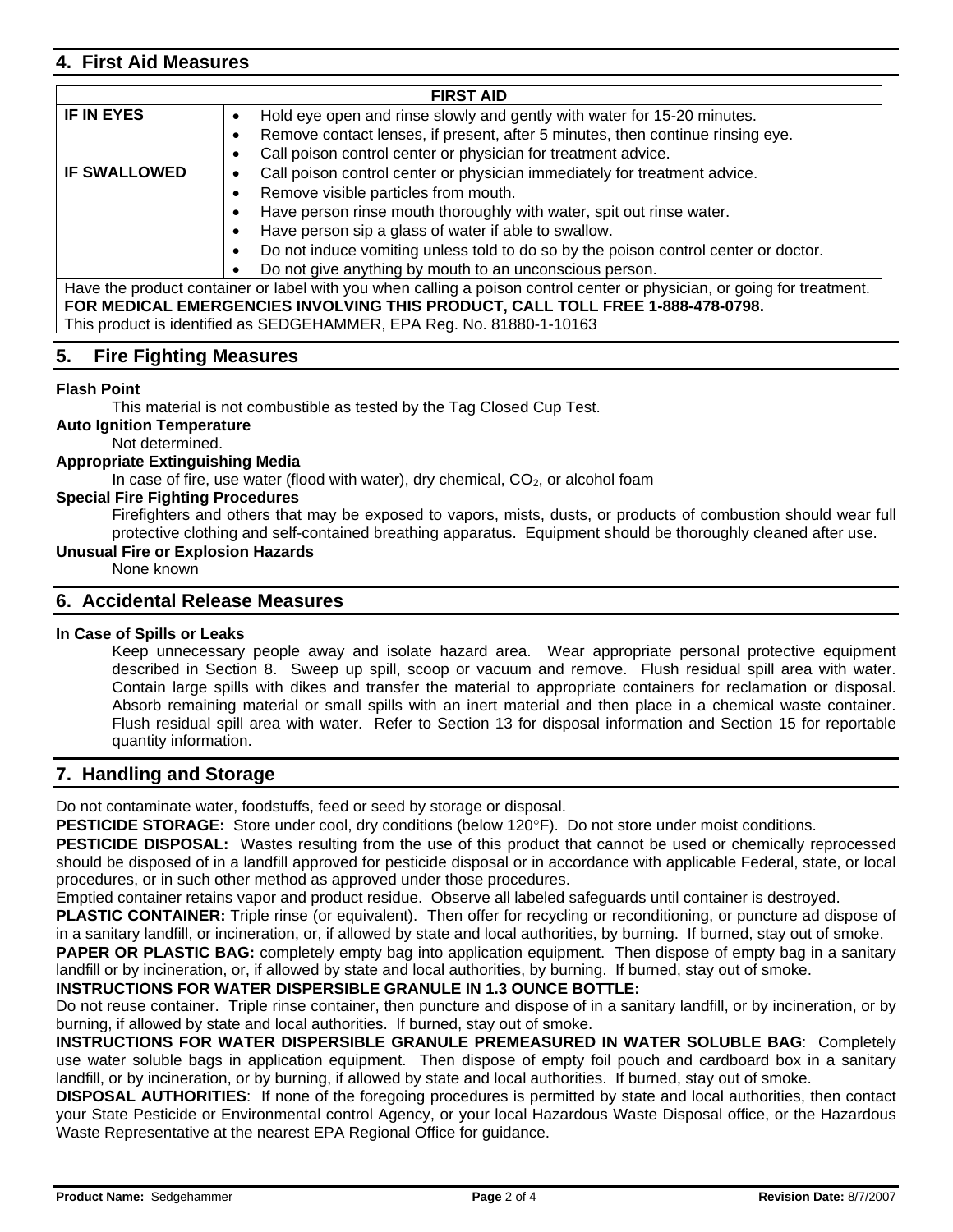# **8. Exposure Controls/Personal Protection**

### **Personal Protective Equipment:**

### **Applicators and other handlers must wear:**

- Long-sleeved shirt and long pants
- Shoes plus socks

Follow manufacturer's instructions for cleaning/maintaining PPE. If no such instructions for washables, use detergent and hot water. Keep and wash PPE separately from other laundry.

**ENGINEERING CONTROLS STATEMENTS:** When handlers use closed systems or enclosed cabs in a manner that meets the requirements listed in the Worker Protection Standard (WPS) for agricultural pesticides [40 CFR 170.240 (d) (4-6)], the handler PPE requirements may be reduced or modified as specified in the WPS.

# **Physical and Chemical Properties**

**Appearance:** Beige granules **Odor:** Scorched vanilla **pH:** 6.6 (1% solution) **Density:** 41 lbs/cu ft **Note:** These physical data are typical values based on material tested but may vary from sample to sample. Typical values should not be construed as a guaranteed analysis of any specific lot or as specification items.

## **10. Stability and Reactivity**

**Stability:** This product should be stable for at least two years under normal conditions of warehouse storage. Store in a cool, well-ventilated place away from foodstuffs, reducing agents and acids.

**Hazardous decomposition products:** None known.

**Hazardous polymerization:** Will not occur.

**Incompatibility with other materials:** None.

**Conditions to avoid:** Store under cool, dry conditions (below 120°F). Do not store under moist conditons.

# **11. Toxicological Information**

**Oral LD<sub>50</sub> (Rat):** 1287 mg/kg<br> **Dermal LD<sub>50</sub> (Rat):** >5,000 mg/kg **State Preprendically nontoxic Dermal**  $LD_{50}$  **(Rat):**  $>5,000$  mg/kg **Eye Irritation (Rabbit):** Moderately irritating **Skin Irritation (Rabbit):** Slighty irritating **Acute Inhalation (Rat, 4-hr):** >5.7 mg/l Practically nontoxic **Dermal Sensitization (Guinea Pig):** Sedgehammer is not considered a dermal sensitizer in guinea pigs.

Halosulfuron-methyl, the active herbicidal ingredient in Sedgehammer herbicide, is considered to be practically nontoxic orally or by inhalation and no more than slightly toxic dermally. It is slightly irritating to eyes and essentially nonirritating to the skin. Halosulfuron-methyl did not produce skin allergy in the guinea pig.

Kaolin Clay (containing <1% crystalline silica)

Sedgehammer herbicide contains up to 8-13% kaolin clay. Inhalation of excessive amounts of kaolin dust may produce coughing, sneezing and nasal irritation. Long-term overexposure to kaolin dust may cause respiratory difficulties, such as decreased lung capacity.

Silica, hydrated amorphous

Sedgehammer herbicide contains less than 3% silica gel (amorphous silica). Inhalation of silica dust can cause drying of mucous membranes of the eyes, nose and throat (due to absorption of moisture and oils) which may result in irritation and occasional nose bleeds. Repeated exposure to silica gel has not been reported to have significant adverse health effects in workers. However, persons with breathing problems or lung disease may be at an increased risk. Laboratory studies in animals exposed by inhalation to silica gel have shown no adverse effects.

# **12. Ecological Information**

Ecotoxicity data shown is for the active ingredient, halosulfuron-methyl.

48-hr EC50 Daphnia magna: >107 mg/L; practically nontoxic. 96-hr LC50 Bluegill sunfish: >118 mg/L; practically nontoxic. 96-hr LC50 Rainbow trout: >131 mg/L; practically nontoxic. 5-day EC50 Algae (Selenastrum capricornutum): 0.0041/L; very highly toxic.